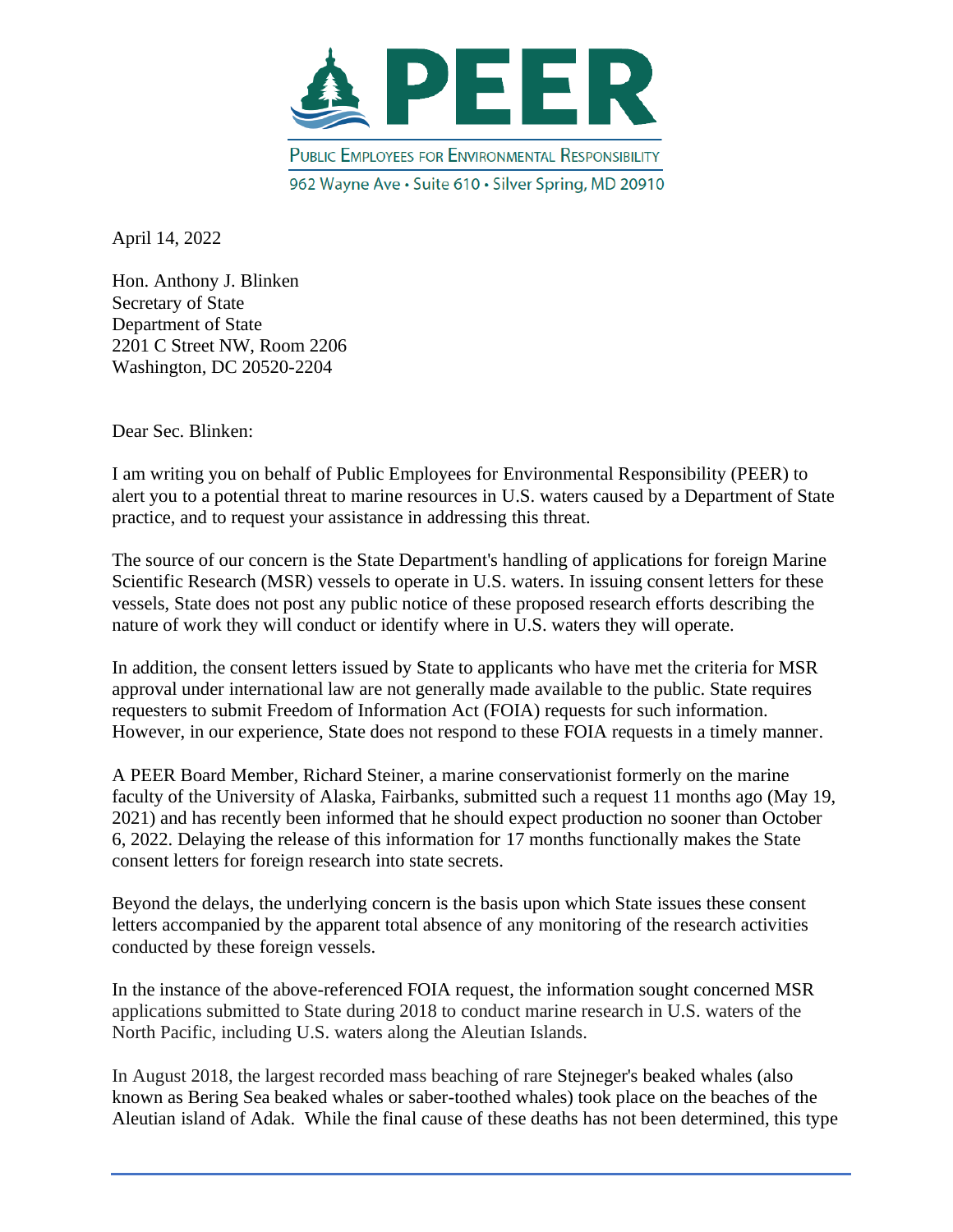of mass stranding has been known to follow active acoustic (sound generating) activity by naval or other ships that can scare these deep-diving whales quickly to the surface, causing fatal decompression impacts. Just prior to the 2018 beaked whale mass stranding, recording devices from the Alaska Volcano Observatory in the region recorded distinct anthropogenic acoustic sources, repeating at regular intervals, for hours at a time. The source of these sonic pulses remains unknown, and Prof. Steiner sought to identify potential sources.

Through FOIA inquiries with NOAA, the U.S. Navy, and the U.S. Geological Survey (all of which were answered in a timely fashion), Prof. Steiner was able to determine that no domestic vessels were permitted to operate any active source sonic equipment in that area during that time.

We understand from the Research Application Tracking System (RATS) that State requires the following:

"If the research involves the study or incidental take of marine mammals or species listed under the Endangered Species Act, include the appropriate authorization from the **NOAA Office of [Protected](http://www.nmfs.noaa.gov/pr/permits/) [Resources](http://www.nmfs.noaa.gov/pr/permits/)** (i.e., Research Permit or an Incidental Take Permit/Authorization)." NOAA confirms that no Incidental Harassment Authorizations (IHAs) were issued for such activity in the Aleutians that year.

From those FOIA requests, and the Alaska Marine Exchange's Automatic Identification System (AIS) tracking data, Prof. Steiner learned that three Japanese research ships had operated in the area during the period in question. One of these was the Yushin Maru #2, a notorious Japanese whaling ship (owned and operated by the Japan Institute for Cetacean Research), that had been permitted to deploy as many as 240 acoustic sonobuoys in the water for its cetacean research in the Bering Sea/Aleutian Islands that summer. Significantly, later that year, after a long, tense diplomatic dispute with the U.S. and other anti-whaling nations, Japan withdrew from the International Whaling Commission (IWC) in order to resume commercial whaling.

Prof. Steiner was trying to determine precisely what these, or other, foreign research ships were doing in those waters at that time, and whether they may have conducted acoustic activities, permitted or not, that caused the mass stranding – and the State MSR consent letters appear to be the only source of this information.

The type of damage that may have occurred in the mass stranding of these beaked whales highlights the potential risk to marine resources from poorly regulated and poorly monitored foreign research efforts in U.S. waters. Moreover, unlike domestic research vessels, there is no public notice or comment requirement. Further, since their activities in U.S. waters are not monitored, there is no reliable gauge of the damage that might have been inflicted. For instance, we cannot determine whether any of these foreign research vessels might have used active source (sound generating) acoustic equipment in these waters, which may have caused the beaked whale mass stranding. The Yushin Maru #2 certainly has such equipment onboard (sonar etc.), and uses it during its active whale hunting operations elsewhere.

Compounding our concern is that State does not appear to take environmental compliance concerns into account when issuing MSR consent letters. Last month, State revoked the permit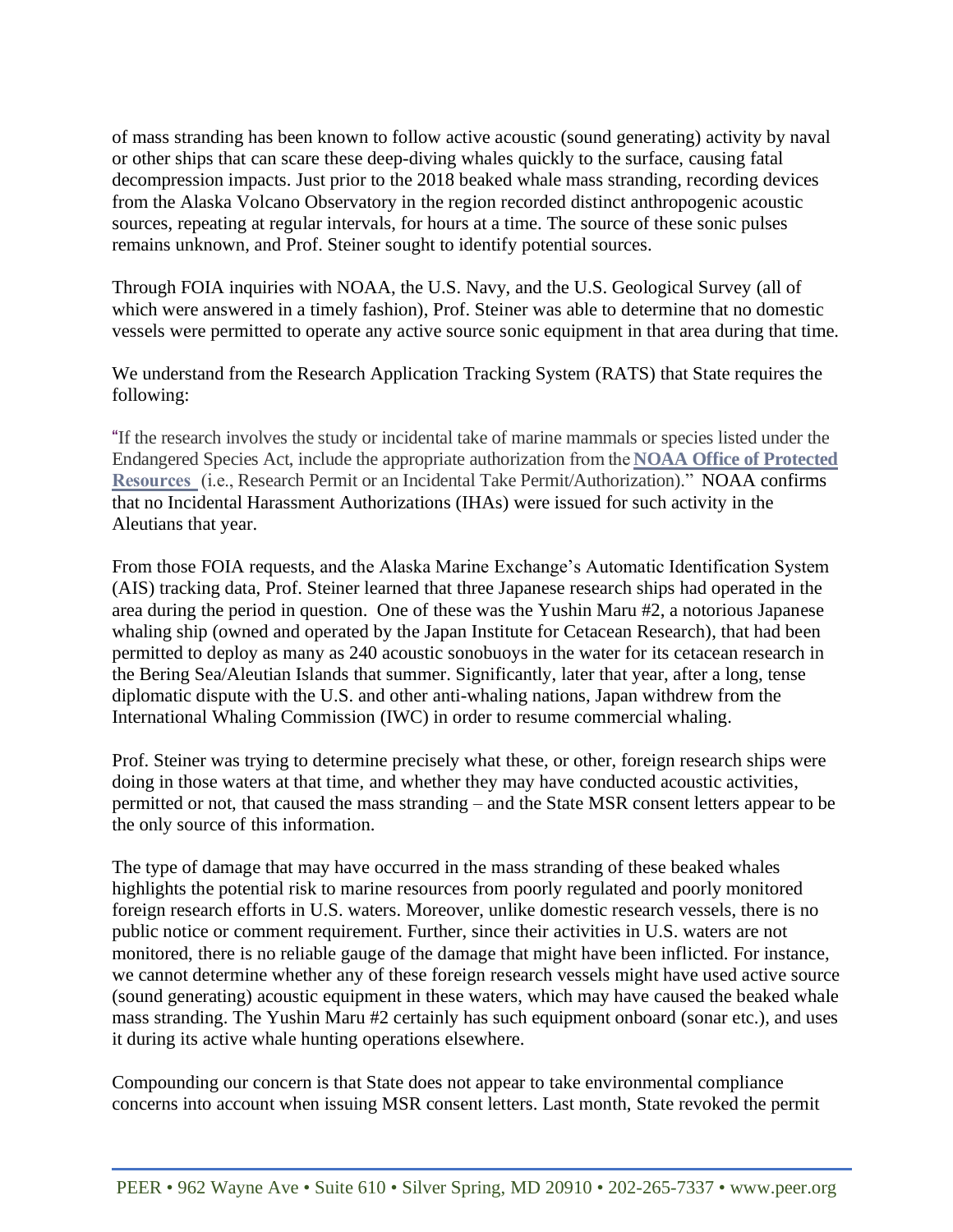for a Russian research vessel (the Tinro) to participate in a high seas salmon research program in the U.S. Exclusive Economic Zone (EEZ) off Alaska due to Russia's invasion of Ukraine.

By contrast, in 2018 State issued a consent letter to the Yushin Maru #2, a well-known whaling scofflaw found to have violated international law by the International Court of Justice at the Hague (case filed by Australia and New Zealand) by whaling in the Southern Ocean Whale Sanctuary, established by the IWC. Given its illegal history, the Yushin Maru arguably should never have been permitted to enter the U.S. EEZ. This consent letter issued by State was clearly not in the national interest. State would have been made aware of these factors if it had provided public notice for MSR consent applications.

Clearly, the MSR application and approval process at State is secretive, and there is no reason it should be. The public deserves to be notified of any/all such applications, exactly what research is proposed, permit stipulations and compliance issues, and receive after-action reports. These are research cruises in U.S. waters and they should be subject to all laws and regulations that U.S. researchers are, and the public deserves to be made aware of all such activity.

To that end, PEER is requesting that you undertake a review of State's process for accepting, reviewing, and approving foreign MSR operations in U.S. waters, and consider the following respectful suggestions:

- 1. Require all foreign entities proposing to conduct marine research in U.S. waters to submit a detailed application to the State Department and NOAA;
- 2. Open the foreign MSR approval process to the public. Prior to consideration by State, all MSR applications should be noticed in the *Federal Register*, presenting detailed plans of exactly what research is proposed, objectives, equipment to be used, and where; and then opened for public comment;
- 3. Post all State MSR decisions/consent letters with any/all stipulations in the *Federal Register*;
- 4. Ensure that all MSR applicants comply with any/all U.S. regulations and statutes, such as the Marine Mammal Protection Act, through a process overseen by NOAA.
- 5. Develop a policy spelling out how compliance with stipulations in its consent letters, and with other U.S. laws and regulations, will be monitored;
- 6. Require that all MSR applicants have their vessel's Automatic Identification System transmitter on at all times while in US waters (to enable tracking of the vessel) even beyond the currently required 12-mile limit, and to report to the US Coast Guard upon arrival and departure within the U.S. EEZ;
- 7. Institute a requirement that, subsequent to the permitted research activity, all MSR applicants will provide an after-cruise report to the U.S. public concerning the mission;